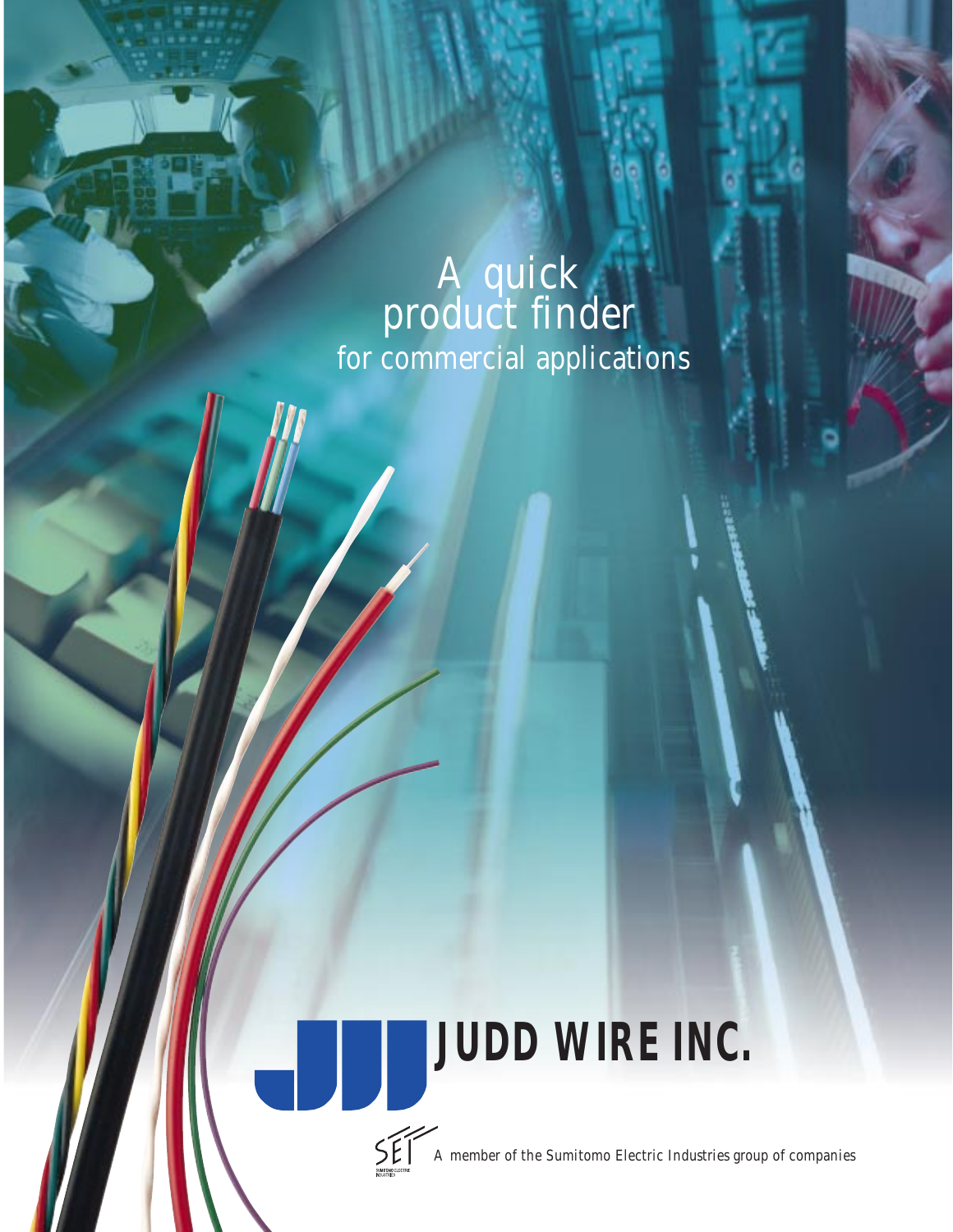## Select,<br>Customize, Order & **Receive** Products with Ease

This catalog contains comprehensive listings of Judd Wire standard products, many of which are stocked in a variety of colors. For the stocking status of a specific product, please call Judd Wire, or visit our web site:

www.juddwire.com All standard and

special colors, stripes, solids, combinations,

and numerical codings are available upon request. Judd Wire is also prepared to meet your requirements for continuous lengths, custom packaging, jacketing, shielding, different gauges or stranding, etc. If you have a special need or unusual application, call us.

You can also contact Judd Wire for ordering assistance, engineering information, physical and electrical properties of products, etc. Complete East Coast and West Coast contact numbers are

throughout the United States. Please call for the name and address of your nearest location or return the enclosed reply card for prompt service.

### We are not just a stock wire company, Judd Wire is your wire and cable problem-solver!

listed on the back cover for convenient telephone, facsimile, and world wide web communications.

Judd Wire maintains nationwide product availability through a network of Authorized Distributors. Sales representatives are also located in principal cities

Besides single conductors, Judd Wire PCA, FLEXRAD 125, and FLEXRAD 150 product lines are available in twist pairs, triples, quads and other multi-conductor configurations. See inside back cover(pg.11) for cable information.

#### **Table of Contents** Product Selection Guides

| by UL Style and CSA Class 2<br>by Military Specification 3<br>by Application 3<br>by Temperature Rating 3 |
|-----------------------------------------------------------------------------------------------------------|
| PCA (80°C & 105°C XLPVC) 4-6                                                                              |
| FLEXRAD 125 (125°C XLPE) 7-8                                                                              |
| FLEXRAD 150 (150°C XLPE) 7-8                                                                              |
| <b>FLEXRAD HV High Voltage</b><br>$(105 \cdot \text{XLPE})$ 9-10                                          |
| Multi-Conductor Cables 11                                                                                 |

# Ordering Information

Judd Wire is equipped to respond to a wide variety of customer requirements ranging from continuous length put-ups to custom striped, marked and tinned constructions. If you have special conditions to discuss or would like assistance with ordering, please call Judd Wire.

#### **Packaging (Put-ups)**

Spools from 1,000 feet to standard stock packages per factory specifications, continuous lengths; or per customer specifications. Custom packaging and drum packs are also available.

#### **Colors/Markings**

All standard and special colors, stripes, solids, combinations, and numerical codings are available per customer specification.

#### **Special Conductors**

In addition to the conductor styles listed in this catalog, Judd Wire products are available with heavy tinned, top coated or prebonded stranded conductors to facilitate automatic wire cutting, stripping, and other automatic processes.



*Notice: All statements, ratings, technical data, etc., contained herein are based on information we believe to be reliable, but the accuracy or completeness thereof is not guaranteed. Before using, buyer shall determine the suitability of the product for its intended application, and assumes all risk and liability in connection therewith.*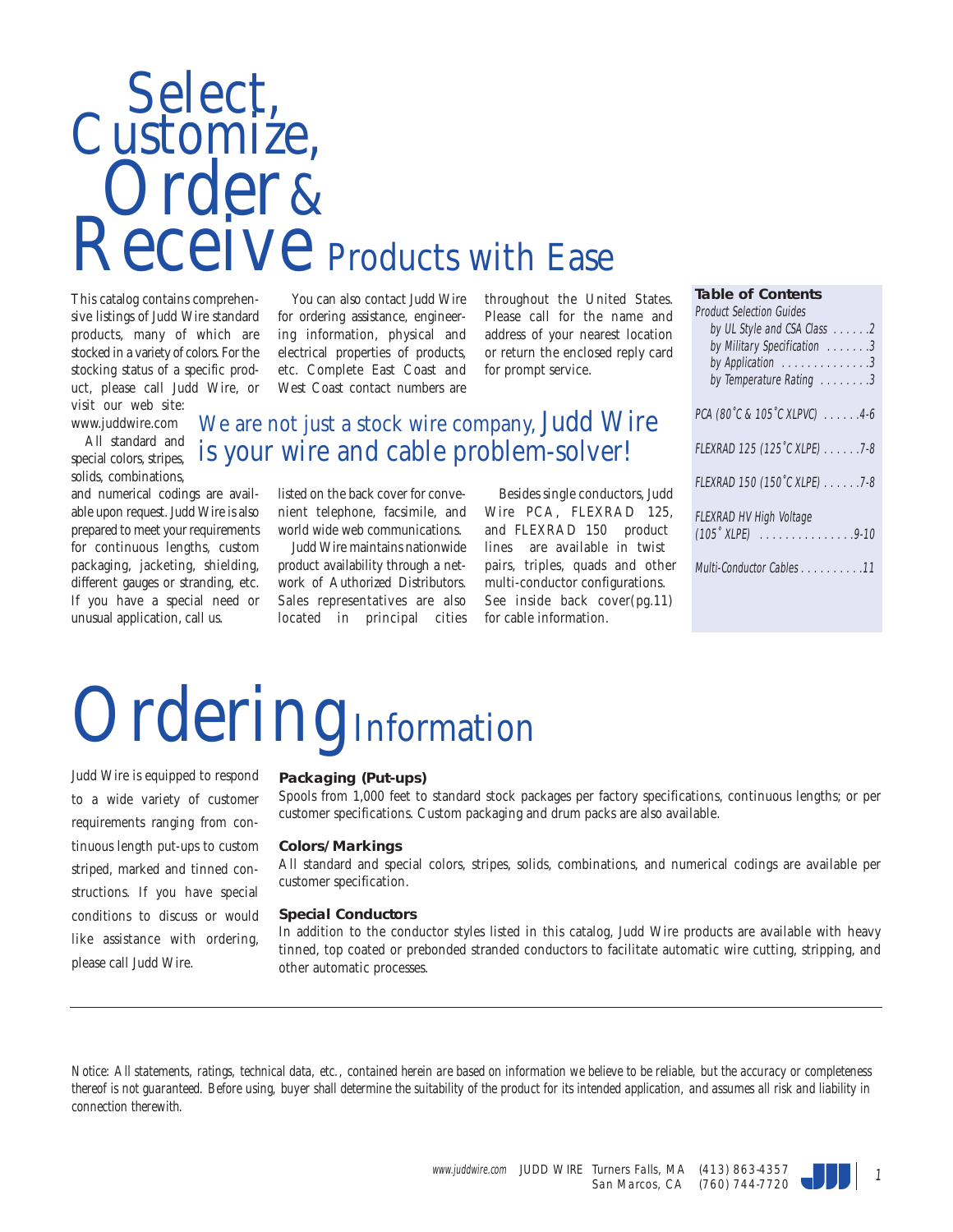### *Find the right Judd Wire product fast* By UL Style, CSA Class, or Military Specification

|              |                    | <b>UL</b>         |                |                        |                          |                          |                          |                          | <b>CSA</b>               |                           |                |
|--------------|--------------------|-------------------|----------------|------------------------|--------------------------|--------------------------|--------------------------|--------------------------|--------------------------|---------------------------|----------------|
| Style<br>No. | Temp.<br>Rating °C | Voltage<br>Rating | AWG<br>Sizes   | Avg. Wall<br>Thickness | Class                    | Temp.<br>Rating °C       | Voltage<br>Rating        | AWG<br>Sizes             | Avg. Wall<br>Thickness   | Judd Wire<br>Product Line | page<br>number |
| 1472         | 80                 | <b>125V</b>       | 32-20          | .007''                 | $\overline{\phantom{a}}$ | $\overline{\phantom{a}}$ | $\overline{\phantom{a}}$ | $\overline{\phantom{a}}$ | $\overline{\phantom{a}}$ | <b>PCA</b>                | 5              |
| 1429         | 80                 | <b>150V</b>       | 32-20<br>18-16 | .0105''<br>.011''      |                          |                          |                          |                          |                          |                           |                |
| 1534         | 80                 | NVS*              | 32-16          | .011''                 |                          |                          |                          |                          |                          |                           |                |
|              |                    |                   | 14             | .012"                  | AWM                      | 80                       | <b>150V</b>              | $32 - 12$                | .011''                   | <b>PCA</b>                | 5              |
| 1536         | 80                 | NVS*              | 32-16          | .011''                 |                          |                          |                          |                          |                          |                           |                |
|              |                    |                   | 14             | .012"                  |                          |                          |                          |                          |                          |                           |                |
|              |                    |                   | $12 - 10$      | .013''                 |                          |                          |                          |                          |                          |                           |                |
| 1787         | 80                 | 300V              | 36-20          | .0105''                |                          |                          |                          |                          |                          | <b>PCA</b>                | 5              |
|              |                    |                   | 18-16          | .011''                 |                          |                          |                          |                          |                          |                           |                |
| 1430         | 105                | 300V              | 30-16          | .016''                 |                          |                          |                          |                          |                          |                           |                |
| 1557         | 105                | NVS*              | 16             | .016''                 | <b>REW</b>               | 105                      | 300V                     | $26 - 10$                | .016''                   | <b>PCA</b>                | 6              |
|              |                    |                   | $14-10$        | .016''                 |                          |                          |                          |                          |                          |                           |                |
| 3317         | 105                | 300V              | $14-10$        | .016''                 |                          |                          |                          |                          |                          |                           |                |
| 1431         | 105                | 600V              | $30 - 10$      | .030''                 | <b>REW</b>               | 105                      | 600V                     | $24-10$                  | .030''                   | <b>PCA</b>                | 6              |
|              |                    |                   | 8              | .050''                 |                          |                          |                          | 8                        | .050''                   |                           |                |
|              |                    |                   | $6-2$          | .060''                 |                          |                          |                          | $6-2$                    | .060''                   |                           |                |
| 3265         | 125                | <b>150V</b>       | 30-16          | .011''                 | AWM                      | 125                      | <b>150V</b>              | $30 - 16$                | .011''                   | FLEXRAD 125               | 8              |
| 3266         | 125                | 300V              | $26 - 10$      | .016''                 | AWM or<br>CL1252         | 125                      | 300V                     | $26 - 10$                | .016''                   | FLEXRAD 125               | 8              |
| 3271         | 125                | 600V              | $26 - 10$      | .030''                 | AWM or                   | 125                      | 600V                     | $26 - 10$                | .030''                   | FLEXRAD 125               | 8              |
|              |                    |                   | 8              | .045''                 | CL1251                   |                          |                          | 8                        | .045''                   |                           |                |
|              |                    |                   | $6 - 1/0$      | .060''                 |                          |                          |                          | $6 - 1/0$                | .060''                   |                           |                |
| 3239         | 105                | 5kV               | $24-12$        | .020''                 | $TV-6$                   | 105                      | 6KV                      | $22-10$                  | .020''                   | <b>FLEXRAD HV</b>         | 10             |
| 3239         | 105                | <b>10kV</b>       | 24-12          | .030''                 | <b>TV-10</b>             | 105                      | <b>10KV</b>              | $22-10$                  | .030''                   | <b>FLEXRAD HV</b>         | 10             |
| 3239         | 105                | <b>15kV</b>       | $24-12$        | .035''                 | <b>TV-15</b>             | 105                      | <b>15KV</b>              | $22-10$                  | .035''                   | <b>FLEXRAD HV</b>         | 10             |
| 3239         | 105                | 20kV              | 24-12          | .050''                 | <b>TV-20</b>             | 105                      | 20KV                     | $22 - 10$                | .050''                   | FLEXRAD HV                | 10             |
| 3239         | 105                | 25kV              | 24-12          | .055''                 | $TV-20$                  | 105                      | 20KV                     | $22-10$                  | .055''                   | <b>FLEXRAD HV</b>         | 10             |
| 3239         | 105                | 30kV              | 24-12          | .060''                 | $IV-30$                  | 105                      | 30KV                     | $22-10$                  | .060''                   | <b>FLEXRAD HV</b>         | 10             |
| 3239         | 105                | 40kV              | 24-12          | .070''                 | <b>TV-40</b>             | 105                      | 40KV                     | $22 - 10$                | .070''                   | <b>FLEXRAD HV</b>         | 10             |
| 3398         | 150                | 300V              | $30-10$        | .017''                 | AWM                      | 150                      | 300V                     | $30-10$                  | .017''                   | FLEXRAD 150               | 8              |
| 3289         | 150                | 600V              | $30 - 10$      | .032''                 | <b>AWM</b>               | 150                      | 600V                     | $30 - 10$                | .032''                   | FLEXRAD 150               | 8              |
|              |                    |                   | 8              | .047''                 |                          |                          |                          | 8                        | .047''                   | FLEXRAD 150               | 8              |

**\* No Voltage Specified**

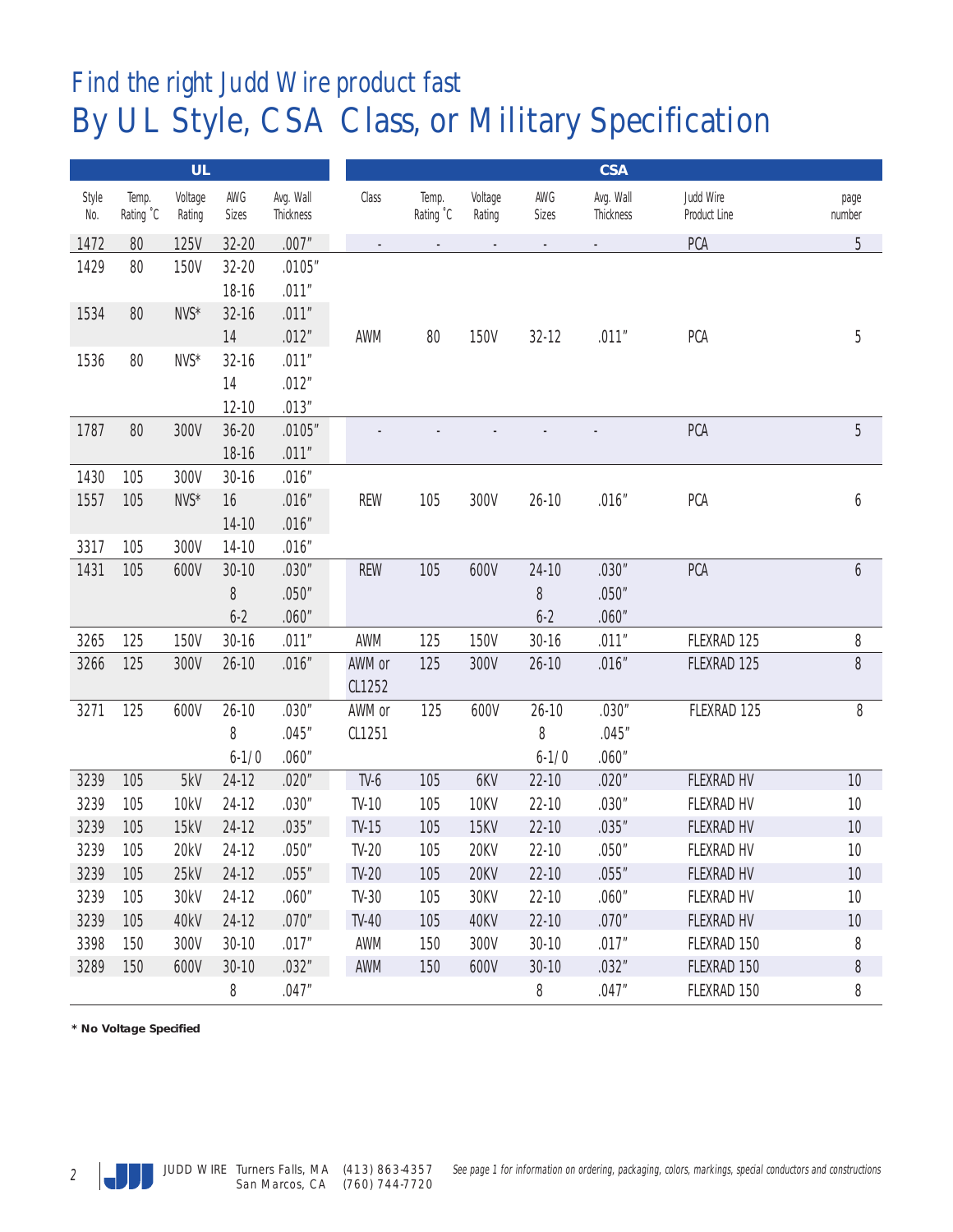### by Application and Temperature *Find the right Judd Wire product fast*

| Application                                                                                                                                                                                                                                                                              | Temp. Rating | Prod. Line  | page |
|------------------------------------------------------------------------------------------------------------------------------------------------------------------------------------------------------------------------------------------------------------------------------------------|--------------|-------------|------|
| <b>Business Machines</b><br><b>Communication Equipment</b><br>Computers<br>Data Processing Equipment<br>Instrumentation<br><b>Military Electronics</b><br><b>Test Equipment</b>                                                                                                          | 80           | PCA         | 5    |
| Appliances<br><b>Automotive Components</b><br><b>Business Machines</b><br><b>Communication Equipment</b><br>Computers<br>Data Processing Equipment<br><b>Home Entertainment</b><br>Instrumentation<br><b>Medical Electronics</b><br><b>Military Electronics</b><br><b>Test Equipment</b> | 105          | PCA         | 6    |
| Appliances<br>Cathode Ray Tubes<br>Color TVs<br>Home Entertainment<br>Microwave Ovens<br><b>Video Displays</b>                                                                                                                                                                           | 105          | FI FXRAD HV | 10   |
| Computers<br><b>Industrial Controls</b><br><b>Military Equipment</b><br><b>Motor Leads</b><br><b>Transformers</b>                                                                                                                                                                        | 125          | FLEXRAD 125 | 8    |
| <b>Lighting Devices</b><br><b>Ballasts</b><br><b>Transformers</b><br>Computers<br>Appliances                                                                                                                                                                                             | 150          | FLEXRAD 150 | 8    |

|               |                    |                   |                     | <b>MILITARY SPECIFICATION</b> |                           |                |
|---------------|--------------------|-------------------|---------------------|-------------------------------|---------------------------|----------------|
| Mil-W-        | Temp.<br>Rating ûC | Voltage<br>Rating | AWG<br><b>Sizes</b> | Avg. Wall<br><b>Thickness</b> | Judd Wire<br>Product Line | page<br>number |
| 16878F/1      | 105                | 600V              | $32 - 14$           | .0110                         | <b>PCA</b>                | 6              |
| 16878F/2      | 105                | 1000V             | $26-12$             | .0160                         | <b>PCA</b>                | 6              |
| 16878F/3      | 105                | 3000V             | $24-10$             | .0300                         | <b>PCA</b>                | 6              |
|               |                    |                   | 8                   | .0500                         |                           |                |
|               |                    |                   | $6-0$               | .0600                         |                           |                |
| 16878F/14 125 |                    | 600V              | $32 - 14$           | .0110                         | <b>FLEXRAD 125</b>        | 8              |
| 16878F/15 125 |                    | 1000V             | $26 - 12$           | .0160                         | <b>FLEXRAD 125</b>        | 8              |
| 16878F/16 125 |                    | 3000V             | $26-0$              | .0310                         | <b>FLEXRAD 125</b>        | 8              |

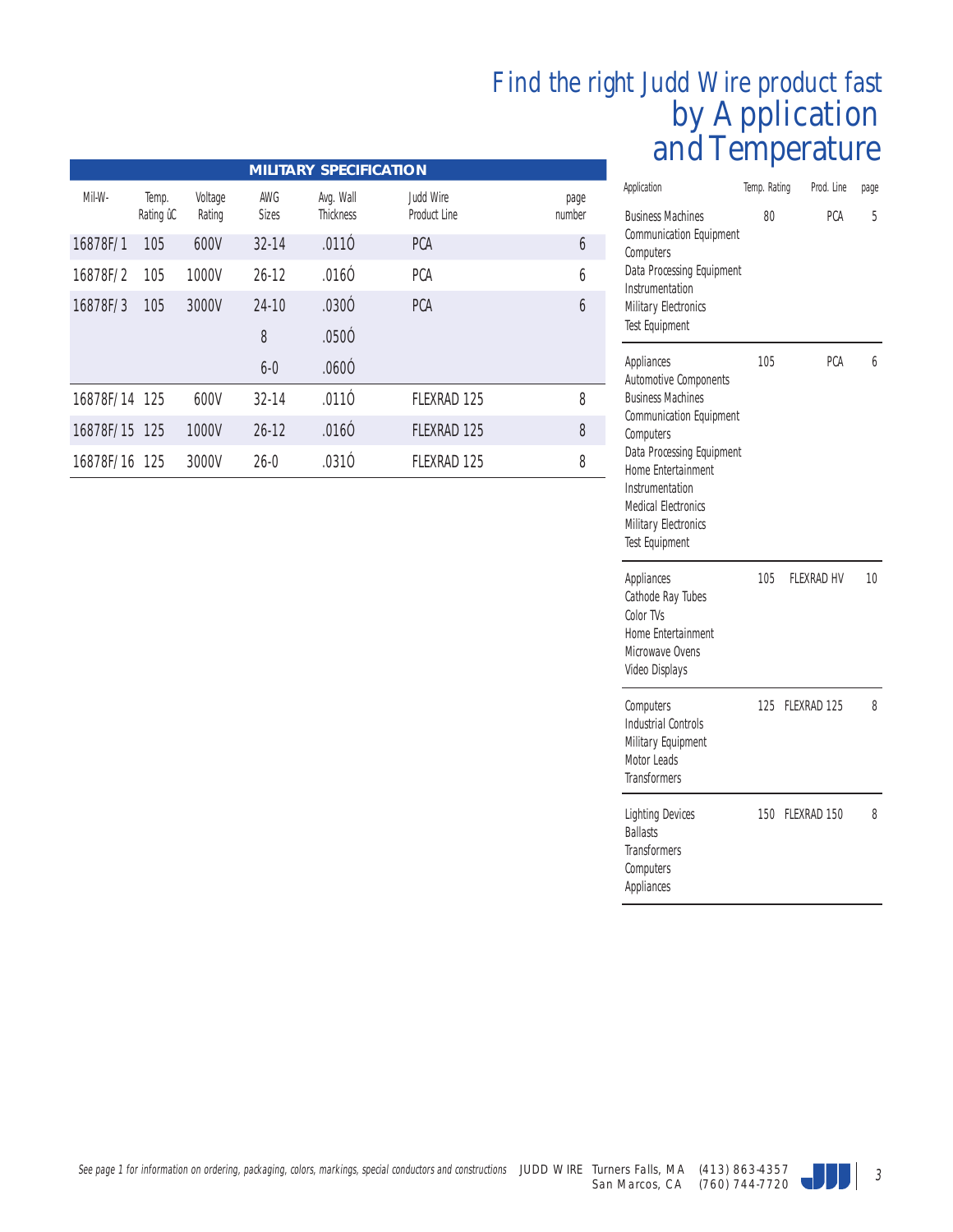## PCA(80°C & 105°C XLPVC)





PCA is a diverse line of tri-rated electronic wire. Its polychloroalkene insulation is an exclusive irradiation cross-linked PVC with a unique combination of high-performance properties.

#### **High heat and burn-through resistance**

PCA insulation will not melt or flow at soldering iron temperatures up to 660˚F. It eliminates the problem of rework due to soldering iron damage.

#### **Wide operating temperature range**

PCA insulated wires are rated for continuous operation from –55˚C to 105˚C regardless of the temperature range established by UL, CSA and Mil Spec ratings.

#### **Improved chemical resistance**

PCA insulation has chemical and solvent resistance that is superior to the best grade PVC insulations.

#### **Superior processability**

End costs are reduced with PCA insulated wires, which conform easily to desired shapes for chassis wiring and harness construction. PCA insulation can be cut and stripped cleanly by automatic processing equipment. The characteristic PVC creep due to insulation stretch is eliminated.

#### **VW-1**

PCA insulated wire provides the same excellent flame-resistant properties as the best PVC insulations. It does not melt or shrink back at termination.

#### **Ready availability**

PCA insulated wire is available in nine UL styles and over 100 types and configurations. They are UL and CSA rated, and Mil specified at your option.

#### **Reduced material costs**

PCA tinned copper conductors do not require expensive silver plating as do many fluorocarbon constructions. PCA with tinned copper is comparable to fluorocarbon insulations with silver plating in every respect but one — price. There, PCA offers the significant advantage of lower cost with equivalent quality.

Business Machines ■ Communication Equipment ■ Computers ■ Data Processing Equipment ■ Automotive Components ■ Military Electronics ■ Test Equipment ■ Appliances ■ Instrumentation ■ Home Entertainment ■ Medical Electronics ■ Military Electronics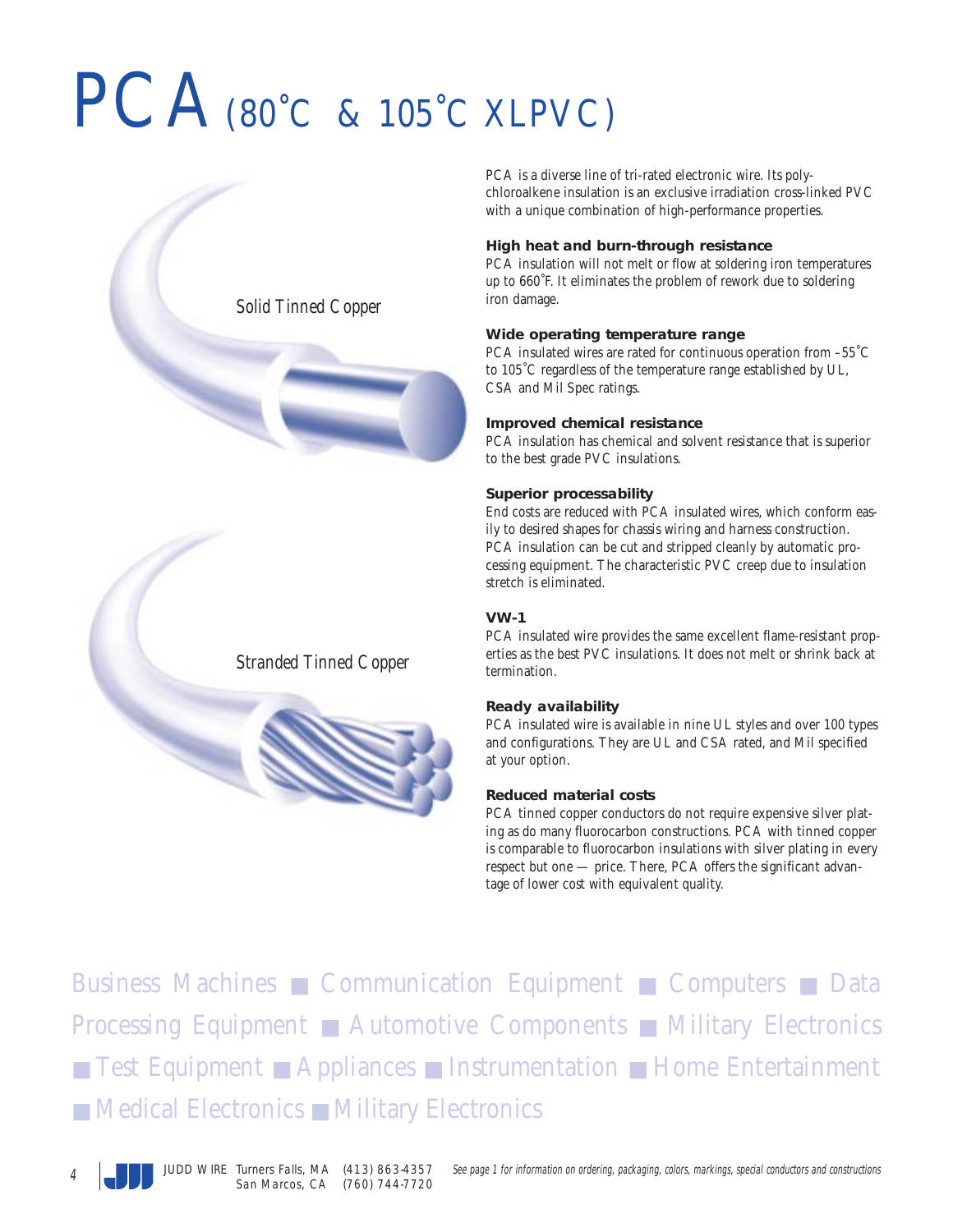## PCA(80°C XLPVC)

| AWG           | Stranding | Nominal | Diameter | JUDD     |
|---------------|-----------|---------|----------|----------|
| <b>Sizes</b>  |           | Inches  | mm       | Part No. |
| <b>UL1472</b> |           |         |          |          |
| 32            | Solid     | .022    | .559     | H0107045 |
| 30            | Solid     | .024    | .610     | H0107001 |
| 30            | 7/38      | .026    | .660     | H0107002 |
| 28            | Solid     | .027    | .666     | H0107003 |
| 28            | 7/36      | .029    | .737     | H0107004 |
| 26            | Solid     | .030    | .762     | H0107005 |
| 26            | 7/34      | .033    | .838     | H0107006 |
| 26            | 19/38     | .035    | .889     | H0107020 |
| 24            | Solid     | .034    | .864     | H0107007 |
| 24            | 7/32      | .038    | .960     | H0107006 |
| 24            | 19/36     | .038    | .965     | H1017021 |
| 22            | Solid     | .039    | .991     | H0107009 |
| 22            | 7/30      | .044    | 1.118    | H0107010 |
| 22            | 19/34     | .045    | 1 1 4 3  | H0107022 |
| 20            | Solid     | .046    | 1.166    | H0107011 |
| 20            | 7/28      | .052    | 1 321    | H0107012 |
| 20            | 19/32     | .053    | 1.346    | H0107023 |
|               |           |         |          |          |

#### AWG Stranding Nominal Diameter JUDD Sizes **Inches** mm Part No.

#### **UL1534, CSA AWM, MIL-W-16878F/1**

| Solid    | 086  | 2.184 | H0112003 |
|----------|------|-------|----------|
| 19/.0147 | .096 | 2.438 | H0112001 |
| 41/30    | 098  | 2.489 | H0112002 |

#### **UL1536, CSA AWM, MIL-W-16878F/1**

| 12        | 19/.0185 | .114 | 2.896 | H0113003 |
|-----------|----------|------|-------|----------|
| 12        | 65/30    | .119 | 3.023 | H0113002 |
| 10        | 37/0167  | .143 | 3.632 | H0113008 |
| <u>10</u> | 105/30   | 149  | 3.783 | H0113007 |

#### **UL1787 MIL-W-16878F/1**

| 30 | 7/38     | .033 | .838    | H0108001 |
|----|----------|------|---------|----------|
| 28 | 7/36     | .036 | .914    | H0108002 |
| 26 | Solid    | .038 | .965    | H0108003 |
| 26 | 7/34     | .040 | 1.016   | H0108004 |
| 26 | 19/38    | .040 | 1.016   | H0108005 |
| 24 | Solid    | .042 | 1.067   | H0108006 |
| 24 | 7/32     | .045 | 1.143   | H0108007 |
| 24 | 19/36    | .045 | 1.143   | H0108009 |
| 22 | Solid    | .047 | 1.194   | H0108010 |
| 22 | 7/30     | .051 | 1.295   | H0108011 |
| 22 | 19/34    | .052 | 1.321   | H0108013 |
| 20 | Solid    | .054 | 1.372   | H0108014 |
| 20 | 7/28     | .059 | 1.499   | H0108015 |
| 20 | 19/32    | .060 | 1 5 2 4 | H0108017 |
| 18 | 7/26     | .070 | 1.778   | H0108018 |
| 18 | 19/30    | .070 | 1 778   | H0108019 |
| 16 | 19/.0117 | .078 | 1.981   | H0108020 |

|  |  | UL1429, CSA AWM, MIL-W-16878F/1 |  |
|--|--|---------------------------------|--|
|  |  |                                 |  |

| 30 | Solid    | .032 | .813  | H0101001 |
|----|----------|------|-------|----------|
| 30 | 7/38     | .033 | .838  | H0101002 |
| 28 | Solid    | .034 | .864  | H0101004 |
| 28 | 7/36     | .036 | .914  | H0101005 |
| 28 | 19/40    | .036 | .914  | H0101006 |
| 26 | Solid    | .038 | .965  | H0101007 |
| 26 | 7/34     | .040 | 1.016 | H0101008 |
| 26 | 19/38    | .040 | 1.016 | H0101009 |
| 24 | Solid    | .042 | 1.067 | H0101010 |
| 24 | 7/32     | .045 | 1.143 | H0101011 |
| 24 | 19/36    | .045 | 1.143 | H0101012 |
| 22 | Solid    | .047 | 1.194 | H0101013 |
| 22 | 7/30     | .051 | 1.295 | H0101014 |
| 22 | 19/34    | .052 | 1.321 | H0101015 |
| 20 | Solid    | .054 | 1.372 | H0101016 |
| 20 | 7/28     | .059 | 1.499 | H0101017 |
| 20 | 19/32    | .060 | 1.524 | H0101018 |
| 20 | 10/30    | .058 | 1.473 | H0101035 |
| 18 | Solid    | .061 | 1.549 | H0102001 |
| 18 | 7/26     | .070 | 1.778 | H0102002 |
| 18 | 19/30    | .070 | 1.778 | H0102003 |
| 18 | 16/30    | .069 | 1.753 | H0102010 |
| 16 | Solid    | .073 | 1.854 | H0102004 |
| 16 | 19/.0117 | .078 | 1.981 | H0102005 |
| 16 | 26/30    | .082 | 2.083 | H0102012 |
|    |          |      |       |          |

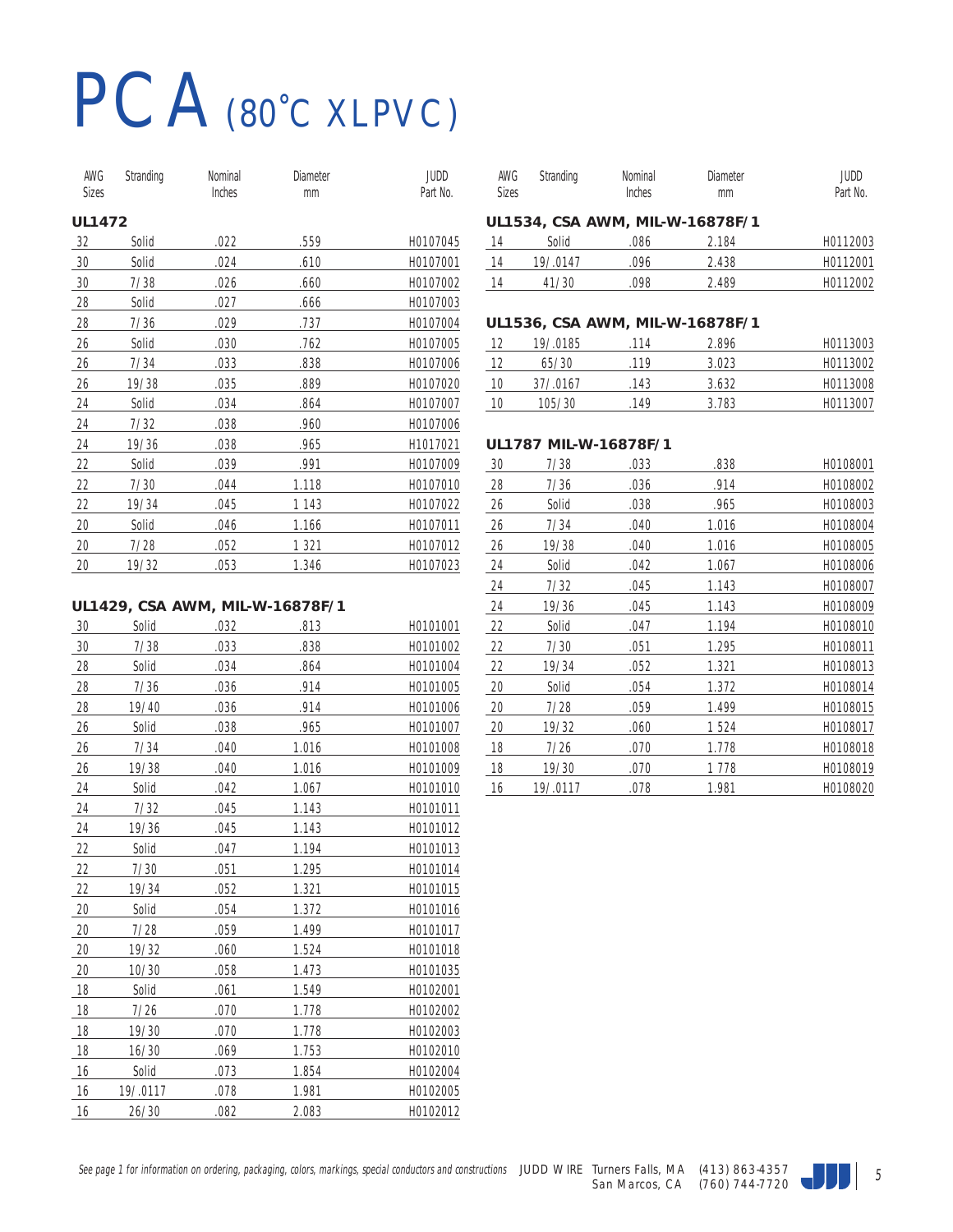## PCA(105˚C XLPVC)

| AWG          | Stranding | Nominal                         | Diameter | JUDD     |
|--------------|-----------|---------------------------------|----------|----------|
| <b>Sizes</b> |           | Inches                          | mm       | Part No. |
|              |           | UL1430, CSA REW, MIL-W-16878F/2 |          |          |
| 28           | 7/36      | .049                            | 1.245    | H0103005 |
| 26           | Solid     | .050                            | 1.270    | H0103007 |
| 26           | 7/34      | .051                            | 1.295    | H0103008 |
| 26           | 19/38     | .053                            | 1.346    | H0103009 |
| 24           | Solid     | .054                            | 1.372    | H0103010 |
| 24           | 7/32      | .056                            | 1.422    | H0103011 |
| 24           | 19/36     | .057                            | 1.448    | H0103012 |
| 22           | Solid     | .059                            | 1.499    | H0103013 |
| 22           | 7/30      | .062                            | 1.575    | H0103014 |
| 22           | 19/34     | .063                            | 1.600    | H0103015 |
| 20           | Solid     | .066                            | 1.676    | H0103016 |
| 20           | 7/28      | .070                            | 1.778    | H0103017 |
| 20           | 19/32     | .071                            | 1.803    | H0103018 |
| 20           | 10/30     | .071                            | 1.803    | H0103020 |
| 18           | Solid     | .074                            | 1.880    | H0104001 |
| 18           | 7/26      | .082                            | 2.083    | H0104002 |
| 18           | 19/30     | .082                            | 2.083    | H0104003 |
| 18           | 16/30     | .082                            | 2.083    | H0104007 |
| 16           | Solid     | .085                            | 2.159    | H0104004 |
| 16           | 19/.0117  | .092                            | 2.337    | H0104005 |
| 16           | 26/30     | .092                            | 2.337    | H0104006 |

#### **UL1557, CSA REW, MIL-W-16878F/2**

| 14 | Solid    | .098 | 2.489 | H0104010 |
|----|----------|------|-------|----------|
| 14 | 19/.0147 | .107 | 2.718 | H0104008 |
| 14 | 41/30    | .109 | 2.769 | H0104009 |
| 12 | Solid    | .115 | 2.921 | H0104012 |
| 12 | 19/.0185 | .124 | 3.150 | H0104011 |
| 12 | 65/30    | .127 | 3.226 | H0104015 |

| AWG   | Stranding | Nominal | Diameter | JUDD     |
|-------|-----------|---------|----------|----------|
| Sizes |           | Inches  | mm       | Part No. |

#### **UL3317, CSA REW, MIL-W-16878F/2**

| 14 | Solid    | .098 | 2.489 | H0104020 |
|----|----------|------|-------|----------|
| 14 | 19/.0147 | .107 | 2.718 | H0104018 |
| 14 | 41/30    | .109 | 2.769 | H0104019 |
| 12 | Solid    | .115 | 2.921 | H0104022 |
| 12 | 19/.0185 | .124 | 3.150 | H0104021 |
| 12 | 65/30    | .127 | 3.226 | H0104023 |
| 10 | 37/.0167 | .149 | 3.785 | H0104014 |
| 10 | 105/30   | .156 | 3.962 | H0104016 |
|    |          |      |       |          |

#### **UL1431, CSA REW, MIL-W-16878F/3**

| 24             | 7/32      | .088 | 2.235  | H0105011 |
|----------------|-----------|------|--------|----------|
| 24             | 19/36     | .088 | 2.235  |          |
|                |           |      |        | H0105012 |
| 22             | Solid     | .089 | 2.261  | H0105013 |
| 22             | 7/30      | .092 | 2.337  | H0105014 |
| 22             | 19/34     | .095 | 2.413  | H0105015 |
| 20             | Solid     | .096 | 2.438  | H0105016 |
| 20             | 7/28      | .102 | 2.591  | H0105017 |
| 20             | 19/32     | .103 | 2.616  | H0105018 |
| 20             | 10/30     | .105 | 2.667  | H0105019 |
| 18             | Solid     | .104 | 2.642  | H0106001 |
| 18             | 7/26      | .112 | 2.845  | H0106002 |
| 18             | 19/30     | .112 | 2.845  | H0106003 |
| 18             | 16/30     | .111 | 2.819  | H0106026 |
| 16             | Solid     | .115 | 2.921  | H0106004 |
| 16             | 19/.0117  | .122 | 3.099  | H0106005 |
| 16             | 26/30     | .122 | 3.099  | H0106029 |
| 14             | Solid     | .128 | 3.251  | H0106007 |
| 14             | 19/.0147  | .136 | 3.454  | H0106008 |
| 14             | 41/30     | .142 | 3.607  | H0106032 |
| 12             | Solid     | .145 | 3.683  | H0106010 |
| 12             | 19/.0185  | .154 | 3.912  | H0106011 |
| 12             | 65/30     | .156 | 3.962  | H0106035 |
| 10             | 37/.0167  | .178 | 4.521  | H0106014 |
| 10             | 105/30    | .188 | 4.775  | H0106015 |
| 8              | 133/.011  | .261 | 6.629  | H0106017 |
| 8              | 168/30    | .267 | 6.782  | H0106018 |
| 6              | 133/.0141 | .342 | 8.687  | H0106020 |
| 4              | 133/.0177 | .392 | 9.957  | H0106021 |
| $\overline{2}$ | 665/30    | .456 | 11.582 | H0106040 |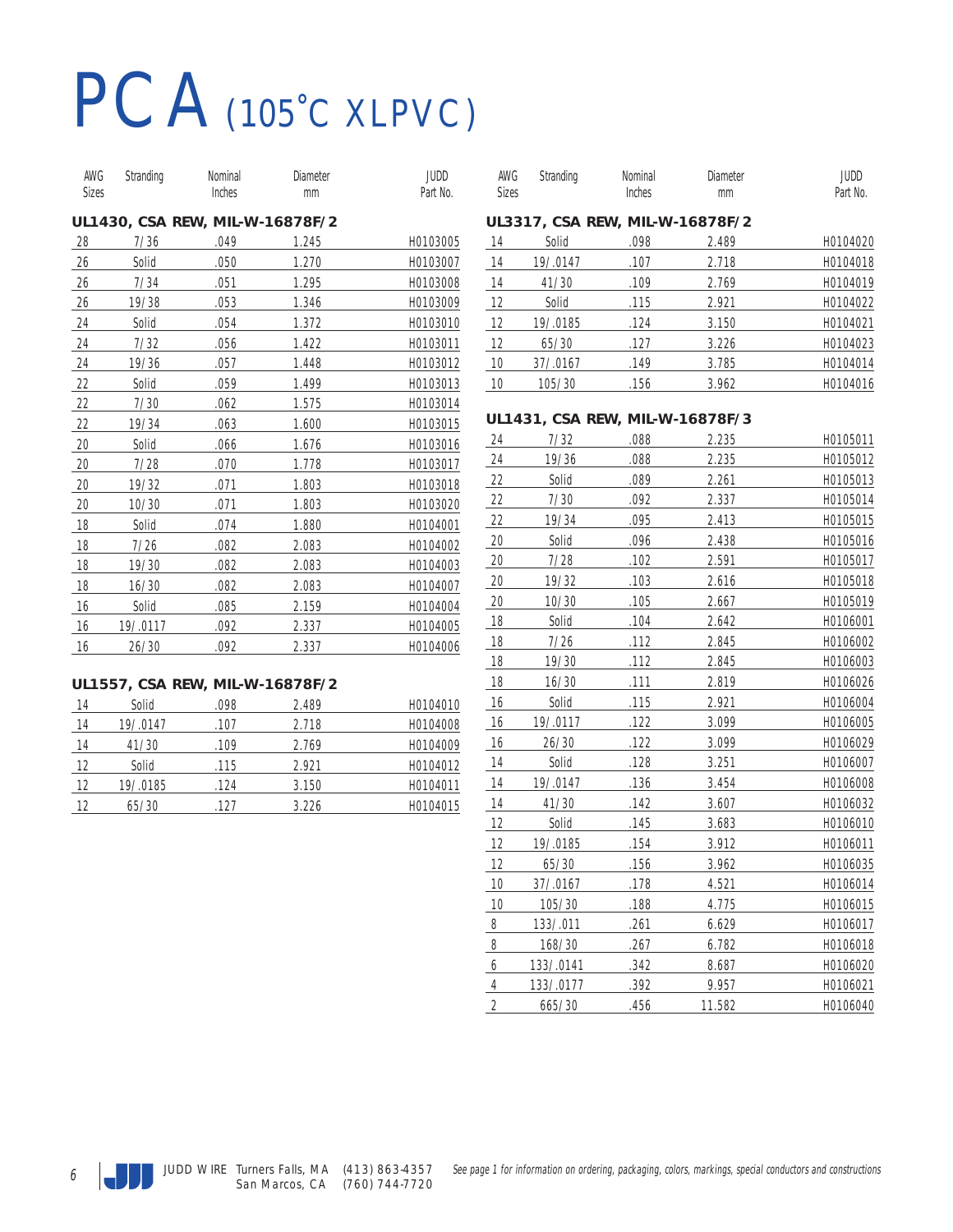## Flexrad 125<sup>™</sup>& 150<sup>™</sup> (125°C 150°C XLPE)



FLEXRAD 125 & 150 is an irradiation cross-linked polyethylene insulated wire, rated by UL, and CSA, for a wide variety of uses. FLEXRAD 125 is also rated by military specifications, and is offered in three styles. FLEXRAD 125 & 150 each have these desirable characteristics:

#### **High heat and abrasion resistance**

FLEXRAD 125 & 150 has excellent abrasion resistance (no cutthrough) and exhibits no shrink-back even when in direct contact with a soldering iron.

#### **Excellent chemical resistance**

FLEXRAD 125 & 150 insulation has unusually high resistance to chemicals and solvents, especially potting systems, which makes it ideal for transformer applications.

#### **Wide operating temperature range**

FLEXRAD 125 & 150 insulated wires are rated for continuous operation from –55˚ to 125˚C, and –55˚ to 150˚C respectively, as recognized by UL and CSA.

#### **Flame retardant rating VW-1**

FLEXRAD 125 & 150 insulated wire provides the same excellent flame-retardant properties as the best PVC insulations. It does not melt or shrink back at termination.

#### **Superior processability and performance**

Highly flexible FLEXRAD 125 & 150 wires conform readily to desired shapes for lead wire and interconnection applications. They avoid the limitations of conventional 105˚C PVC: limited temperature range, solder iron shrink-back, creeping insulation during automated cut and strip processing, and poor abrasion resistance. Similarly, FLEXRAD 125 & 150 avoids the production problems of fluorocarbons: cold flow, low adhesion, poor cut-through resistance, short lengths, limited flexibility and poor potting ability.

#### **Reduced material costs**

Instead of the silver plated conductors often required with fluorocarbon constructions, FLEXRAD 125 & 150 can use tinned copper conductors at substantial savings.

### Flexrad 125 ■ Computers ■ Industrial Controls ■ Military Equipment ■ Motor Leads ■ Transformers

### Flexrad 150 ■ Lighting Devices ■ Ballasts ■ Computers ■ Appliances ■ Transformers

See page 1 for information on ordering, packaging, colors, markings, special conductors and constructions JUDD WIRE Turners Falls, MA  $(413)$  863-4357  $\blacksquare$ 

San Marcos, CA (760) 744-7720

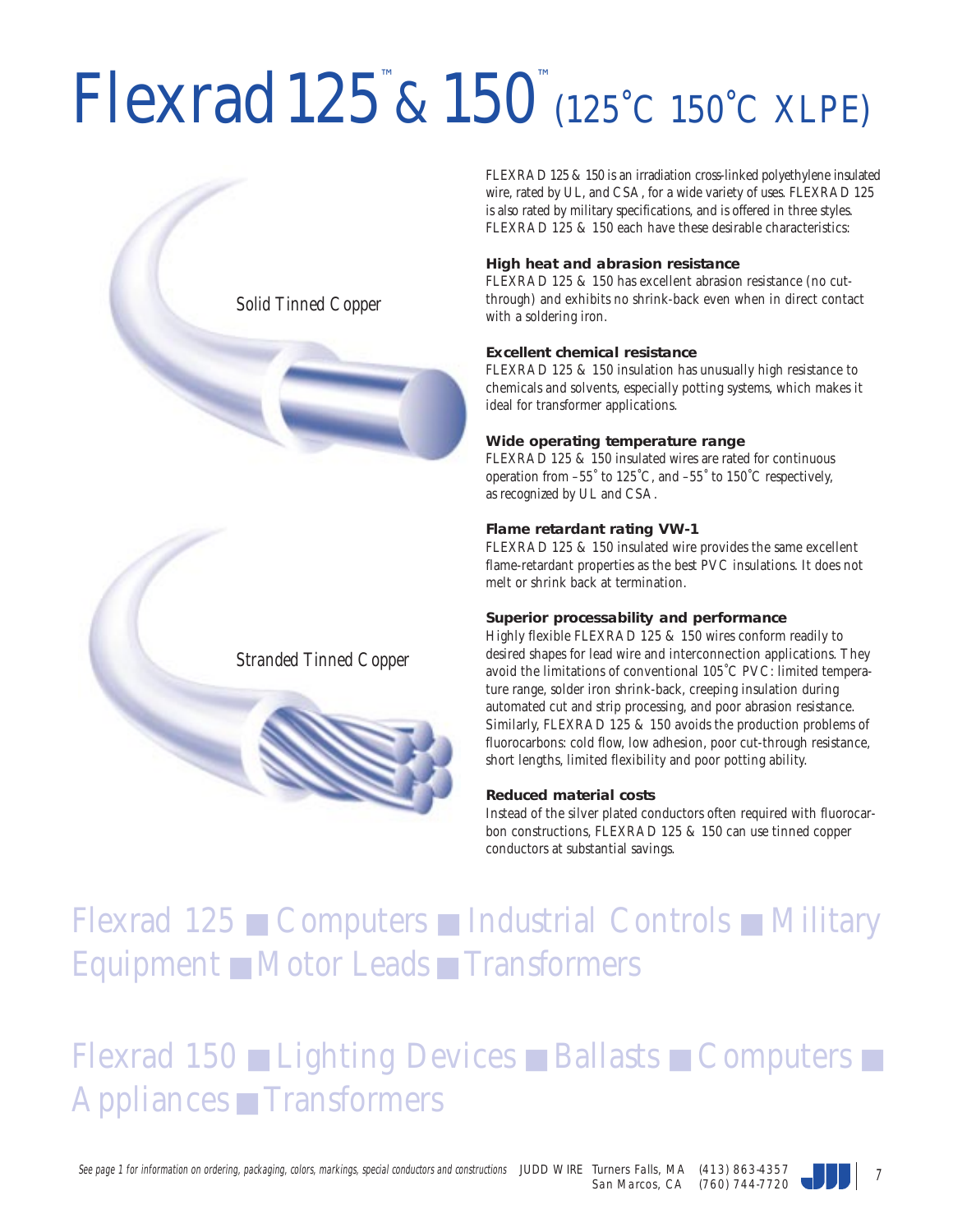## Flexrad 125™ &150™ (125˚C, 150˚C XLPE)

### Flexrad 125<sup>™</sup> (125°C XLPE)

| AWG<br>Sizes | Stranding | Nominal<br>Inches | Diameter                               | JUDD<br>Part No. |
|--------------|-----------|-------------------|----------------------------------------|------------------|
|              |           |                   | mm<br>UL3265, CSA AWM, MIL-W-16878F/14 |                  |

| 30 | 7/38     | .032 | .81  | H0578002 |
|----|----------|------|------|----------|
| 28 | 7/36     | .035 | .89  | H0578004 |
| 26 | 7/34     | .039 | .99  | H0578006 |
| 26 | 19/38    | .040 | 1.02 | H0578007 |
| 24 | 7/32     | .044 | 1.12 | H0578009 |
| 24 | 19/36    | .045 | 1.14 | H0578010 |
| 22 | 7/30     | .050 | 1.27 | H0578012 |
| 22 | 19/34    | .052 | 1.32 | H0578013 |
| 20 | 7/28     | .058 | 1.47 | H0578015 |
| 20 | 19/32    | .060 | 1.52 | H0578017 |
| 18 | 7/26     | .068 | 1.73 | H0578019 |
| 18 | 16/30    | .068 | 1.73 | H0578020 |
| 18 | 19/30    | .070 | 1.78 | H0578021 |
| 16 | 19/.0117 | .077 | 1.96 | H0578024 |
| 16 | 26/30    | .080 | 2.03 | H0578025 |
|    |          |      |      |          |

#### **UL3266, CSA AWM or CL1252, MIL-W-16878F/15**

| 26 | 7/34     | .051 | 1.29 | H0579006 |
|----|----------|------|------|----------|
| 26 | 19/38    | .052 | 1.32 | H0579007 |
| 24 | 7/32     | .056 | 1.42 | H0579009 |
| 24 | 19/36    | .057 | 1.45 | H0579010 |
| 22 | 7/30     | .062 | 1.58 | H0579012 |
| 22 | 19/34    | .064 | 1.63 | H0579013 |
| 20 | 7/28     | .070 | 1.78 | H0579015 |
| 20 | 19/32    | .072 | 1.83 | H0579017 |
| 18 | 7/26     | .080 | 2.03 | H0579019 |
| 18 | 16/30    | .080 | 2.03 | H0579020 |
| 18 | 19/30    | .082 | 2.08 | H0579021 |
| 16 | 19/.0117 | .089 | 2.26 | H0579024 |
| 16 | 26/30    | .092 | 2.34 | H0579025 |
| 14 | 19/.0147 | .106 | 2.69 | H0579043 |
| 14 | 41/30    | .107 | 2.72 | H0579044 |
| 12 | 19/.0185 | .127 | 3.23 | H0579049 |
| 12 | 65/30    | .127 | 3.23 | H0579050 |
| 10 | 37/.0167 | .151 | 3.84 | H0579055 |
| 10 | 105/30   | .154 | 3.91 | H0579056 |

### (125°C XLPE)  $\qquad \qquad$  Flexrad 125<sup>™</sup> (125°C XLPE)

| AWG          | Stranding | Nominal | Diameter                                   | JUDD     |
|--------------|-----------|---------|--------------------------------------------|----------|
| <b>Sizes</b> |           | Inches  | mm                                         | Part No. |
|              |           |         | UL3271, CSA AWM or CL1251, MIL-W-16878F/16 |          |

| 26             | 7/34      | .082 | 2.08  | H0580006 |
|----------------|-----------|------|-------|----------|
| 26             | 19/38     | .083 | 2.11  | H0580007 |
| 24             | 7/32      | .087 | 2.21  | H0580009 |
| 24             | 19/36     | .088 | 2.24  | H0580010 |
| 22             | 7/30      | .093 | 2.36  | H0580012 |
| 22             | 19/34     | .095 | 2.41  | H0580013 |
| 20             | 7/28      | .101 | 2.57  | H0580015 |
| 20             | 19/32     | .103 | 2.62  | H0580017 |
| 18             | 7/26      | .111 | 2.82  | H0580019 |
| 18             | 19/30     | .113 | 2.87  | H0580021 |
| 16             | 19/.0117  | .120 | 3.05  | H0580024 |
| 16             | 26/30     | .123 | 3.12  | H0580025 |
| 14             | 19/.0147  | .134 | 3.40  | H0580028 |
| 14             | 41/30     | .133 | 3.38  | H0580029 |
| 12             | 19/.0185  | .154 | 3.91  | H0580033 |
| 12             | 65/30     | .156 | 3.96  | H0580034 |
| 10             | 37/.0167  | .179 | 4.55  | H0580036 |
| 10             | 105/30    | .182 | 4.62  | H0580038 |
| 8              | 133/.0111 | .261 | 6.63  | H0580048 |
| 6              | 133/.0141 | .341 | 8.66  | H0580040 |
| $\sqrt{4}$     | 133/.0177 | .392 | 9.96  | H0580052 |
| $\overline{2}$ | 665/30    | .456 | 11.56 | H0580043 |

### $Flexrad$   $150^{\circ\circ}$  (150°C XLPE)

#### **UL 3398, CSA AWM, 300 volt**

| 30 | 19/42  | .046 | 1.17 | H0584001 |
|----|--------|------|------|----------|
| 28 | 19/40  | .049 | 1.24 | H0584002 |
| 24 | 19/36  | .059 | 1.50 | H0584003 |
| 22 | 19/34  | .064 | 1.63 | H0584004 |
| 20 | 10/30  | .070 | 1.78 | H0584006 |
| 18 | 16/30  | .080 | 2.03 | H0584010 |
| 16 | 26/30  | .094 | 2.39 | H0584013 |
| 14 | 41/30  | .105 | 2.67 | H0584014 |
| 12 | 65/30  | .125 | 3.18 | H0584015 |
| 10 | 105/30 | .157 | 3.99 | H0584020 |

#### **UL 3289, CSA AWM, 600 volt**

| 30 | 19/42  | .076 | 1.93 | H0588002 |
|----|--------|------|------|----------|
| 28 | 19/40  | .083 | 2.11 | H0588003 |
| 24 | 19/36  | .093 | 2.36 | H0588004 |
| 22 | 19/34  | .094 | 2.39 | H0588005 |
| 20 | 10/30  | .100 | 2.54 | H0588009 |
| 18 | 16/30  | .110 | 2.79 | H0588012 |
| 16 | 26/30  | .124 | 3.15 | H0588016 |
| 14 | 41/30  | .135 | 3.43 | H0588022 |
| 12 | 65/30  | .155 | 3.94 | H0588026 |
| 10 | 105/30 | .184 | 4.67 | H0588032 |
| 8  | 168/30 | .243 | 6.17 | H0588036 |



8 See page 1 for information on ordering, packaging, colors, markings, special conductors and constructions and constructions  $\mathcal{S}$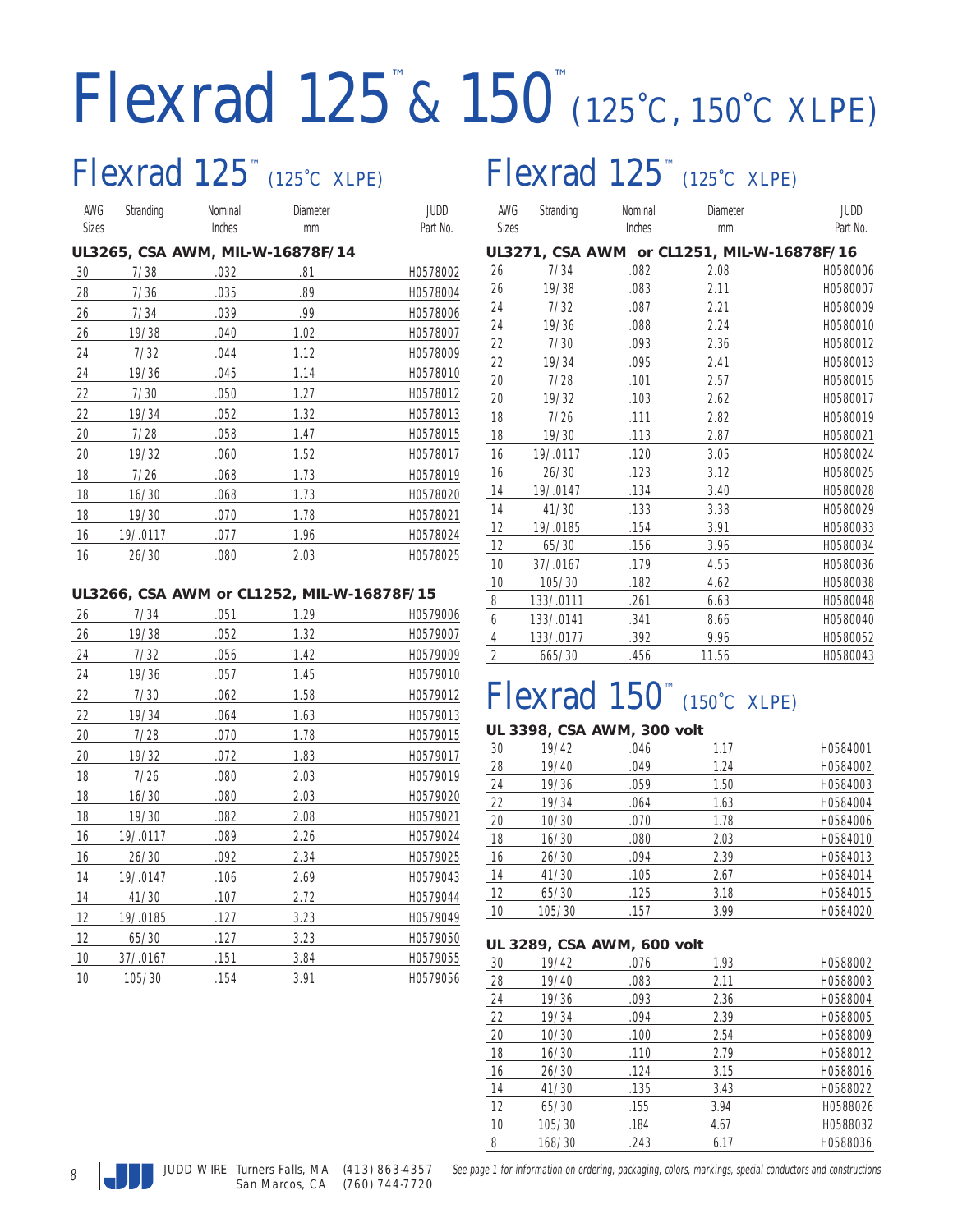# Flexrad HV™ (105˚C XLPE)



FLEXRAD HV is specially designed as a high voltage lead wire for consumer electronics, appliances, test equipment and instrumentation. It has Judd Wire's superior cross-linked polyethylene insulation and is temperature rated for 105˚C continuous, with excellent overload capacity for short duration.

#### **Application-matching variety**

FLEXRAD HV is available in seven voltage ratings, 5kV to 40kV, so it is easily matched to your applications without expensive "overkill." There is no need, for example, to substitute a 15kV wire in a 5kV application. Savings of up to 20% in cost, space requirement and wire weight are possible by specifying the right FLEXRAD HV for each job.

#### **Superior production properties**

The excellent properties of FLEXRAD HV makes it easy to use in tight places. Its tough irradiated polyethylene insulation resists shrink-back and melting, even when in direct contact with a soldering iron.

#### **Excellent performance characteristics**

FLEXRAD HV has high resistance to abrasion, deformation, cutthrough and chemical attack.

#### **Flame retardant rating VW-1**

FLEXRAD HV insulated wire provides the same excellent flameretardant properties as the best PVC insulations. It does not melt or shrink back at termination.

#### **Three conductor styles**

Solid tinned copper, stranded bare copper with tinned overcoat (TOP), or stranded tinned copper with tinned overcoat (TOC).

### Appliances ■ Cathode Ray Tubes ■ Color TVs Home Entertainment ■ Microwave Ovens ■ Video Displays



*Stranded Copper with Tinned Overcoat*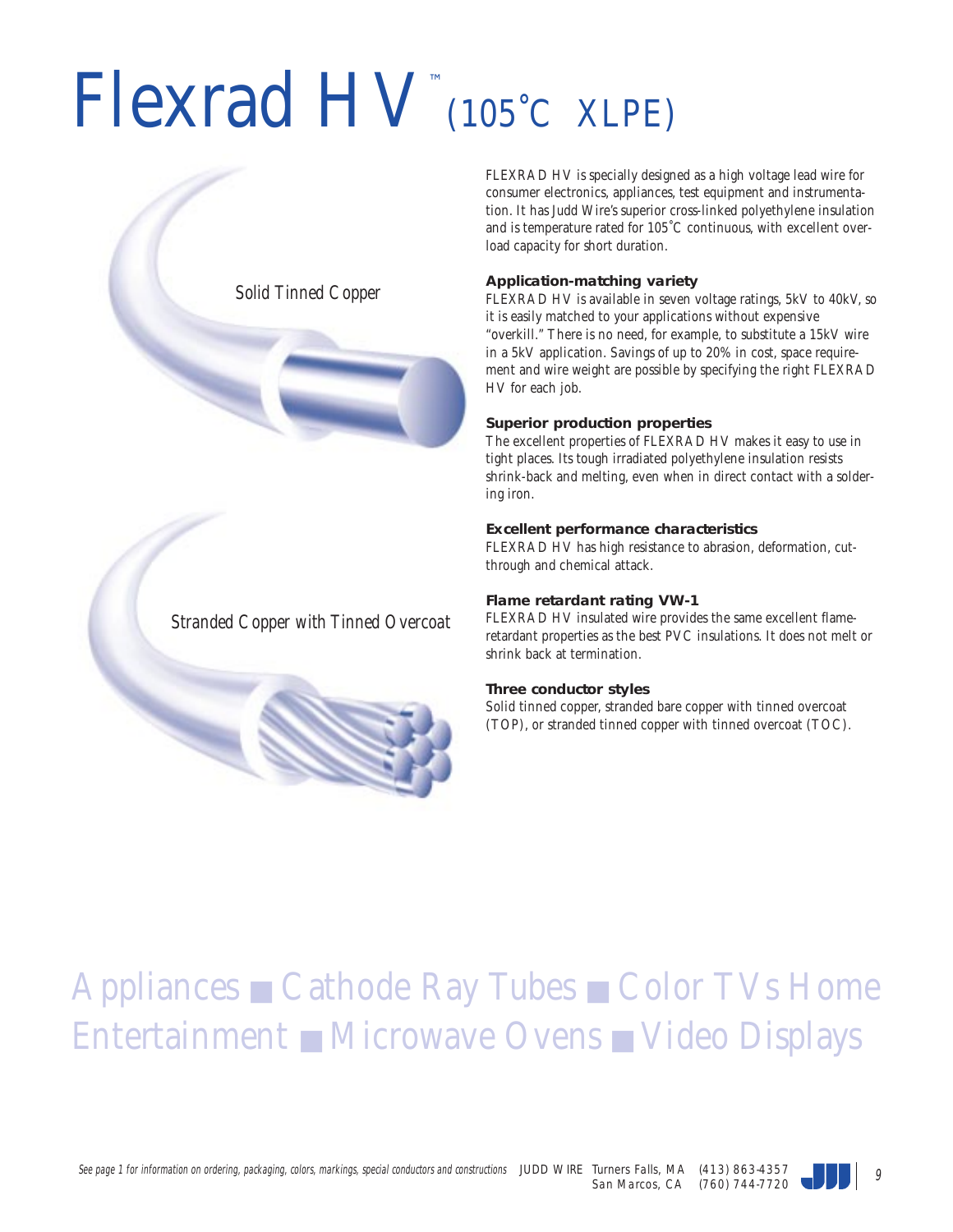# Flexrad HV™ (105˚C XLPE)

| AWG    | Stranding | Nominal                 | Diameter | <b>JUDD</b> | AWG       | Stranding         | Nominal                 | Diameter       | JUDD                 |
|--------|-----------|-------------------------|----------|-------------|-----------|-------------------|-------------------------|----------------|----------------------|
| Sizes  |           | Inches                  | mm       | Part No.    | Sizes     |                   | Inches                  | mm             | Part No.             |
|        |           | 5kV UL 3239, CSA TV-6   |          |             |           |                   | 20kV UL 3239, CSA TV-20 |                |                      |
| 24     | Solid     | .062                    | 1.575    | V0505001    | 24        | Solid             | .126                    | 3.200          | V0520001             |
| 24     | 7/32 TOP  | .066                    | 1.676    | V0505002    | 24        | 7/32 TOP          | .130                    | 3.302          | V0520002             |
| 24     | 7/32 TOC  | .066                    | 1.676    | V0505003    | 24        | 7/32 TOC          | .130                    | 3.302          | V0520003             |
| 22     | Solid     | .068                    | 1.727    | V0505004    | 22        | Solid             | .131                    | 3.327          | V0520004             |
|        |           |                         |          |             | 22        | 7/30 TOP          | .136                    | 3.454          | V0520005             |
| 22     | 7/30 TOP  | .072                    | 1.829    | V0505005    | 22        | 7/30 TOC          | .136                    | 3.454          | V0520016             |
| 22     | 7/30 TOC  | .072                    | 1.829    | V0505006    | 20        | Solid             | .138                    | 3.505          | V0520007             |
| 20     | Solid     | .074                    | 1.880    | V0505007    | 20        | 7/28 TOP          | .144                    | 3.658          | V0520008             |
| $20\,$ | 7/28 TOP  | .080                    | 2.032    | V0505008    | 20<br>18  | 7/28 TOC<br>Solid | .144<br>.146            | 3.658<br>3.708 | V0520010<br>V0520011 |
| $20\,$ | 7/28 TOC  | .080                    | 2.032    | V0505028    | 18        | 7/26T0P           | .154                    | 3.912          | V0520032             |
| 18     | Solid     | .083                    | 2.108    | V0505011    | 18        | 7/26 TOC          | .154                    | 3.912          | V0520033             |
| 18     | 7/26 TOP  | .092                    | 2.337    | V0505032    |           |                   |                         |                |                      |
| 18     | 7/26 TOC  | .092                    | 2.337    | V0505033    |           |                   | 25kV UL 3239, CSA TV-20 |                |                      |
|        |           |                         |          |             | 24        | Solid             | .136                    | 3.454          | V0525001             |
|        |           |                         |          |             | 24        | 7/32 TOP          | .140                    | 3.556          | V0525002             |
|        |           | 10kV UL 3239, CSA TV-10 |          |             | 24        | 7/32 TOC          | .140                    | 3.556          | V0525003             |
| 24     | Solid     | .082                    | 2.083    | V0510001    | 22        | Solid             | .141                    | 3.581          | V0525004             |
| 24     | 7/32 TOP  | .086                    | 2.184    | V0510002    | 22        | 7/30 TOP          | .146                    | 3.708          | V0525005             |
| 24     | 7/32 TOC  | .086                    | 2.184    | V0510003    | 22        | 7/30 TOC          | .146                    | 3.708          | V0525016             |
| 22     | Solid     | .088                    | 2.235    | V0510004    | $20\,$    | Solid             | .148                    | 3.759          | V0525007             |
| 22     | 7/30 TOP  | .092                    | 2.337    | V0510005    | 20        | 7/28 TOP          | .154                    | 3.912          | V0525008             |
| 22     | 7/30 TOC  | .092                    | 2.337    | V0510006    | 20        | 7/28 TOC          | .154                    | 3.912          | V0525010             |
| $20\,$ | Solid     | .094                    | 2.388    | V0510007    | <u>18</u> | Solid             | .156                    | 3.962          | V0525011             |
|        |           | .100                    |          |             | 18        | 7/26 TOP          | .164                    | 4.166          | V0525032             |
| $20\,$ | 7/28 TOP  |                         | 2.540    | V0510008    | 18        | 7/26 TOC          | .164                    | 4.166          | V0525033             |
| $20\,$ | 7/28 TOC  | .100                    | 2.540    | V0510010    |           |                   |                         |                |                      |
| 18     | Solid     | .103                    | 2.616    | V0510011    |           |                   | 30kV UL 3239, CSA TV-30 | 3.759          |                      |
| 18     | 7/26 TOP  | .110                    | 2.794    | V0510032    | 24<br>24  | Solid<br>7/32 TOP | .148<br>.152            | 3.861          | V0530001<br>V0530002 |
| 18     | 7/26 TOC  | .110                    | 2.794    | V0510033    | 24        | 7/32 TOC          | .152                    | 3.861          | V0530003             |
|        |           |                         |          |             | 22        | Solid             | .153                    | 3.886          | V0530004             |
|        |           | 15kV UL 3239, CSA TV-15 |          |             | 22        | 7/30 TOP          | .158                    | 4.013          | V0530005             |
| 24     | Solid     | .096                    | 2.438    | V0515001    | 22        | 7/30 TOC          | .158                    | 4.013          | V0530006             |
| 24     | 7/32 TOP  | .100                    | 2.540    | V0515002    | $20\,$    | Solid             | .160                    | 4.064          | V0530007             |
| 24     | 7/32TOC   | .100                    | 2.540    | V0515003    | 20        | 7/28 TOP          | .166                    | 4.216          | V0530008             |
| 22     |           | .102                    | 2.591    | V0515004    | 20        | 7/28 TOC          | .166                    | 4.216          | V0530010             |
|        | Solid     |                         |          |             | 18        | Solid             | .168                    | 4.267          | V0530011             |
| 22     | 7/30 TOP  | .103                    | 2.618    | V0515005    | 18        | 7/26T0P           | .176                    | 4.470          | V0530032             |
| 22     | 7/30 TOC  | .103                    | 2.616    | V0515013    | 18        | 7/26TOC           | .176                    | 4.470          | V0530033             |
| $20\,$ | Solid     | .108                    | 2.743    | V0515007    |           |                   |                         |                |                      |
| $20\,$ | 7/28 TOP  | .114                    | 2.896    | V0515008    |           |                   | 40kV UL 3239, CSA TV-40 |                |                      |
| 20     | 7/28 TOC  | .114                    | 2.896    | V0515025    | 24        | Solid             | .168                    | 4.267          | V0540001             |

| 24 | Solid    | .168 | 4.267 | V0540001 |
|----|----------|------|-------|----------|
| 24 | 7/32 TOP | .172 | 4.369 | V0540002 |
| 24 | 7/32 TOC | .172 | 4.369 | V0540003 |
| 22 | Solid    | .173 | 4.394 | V0540004 |
| 22 | 7/30 TOP | .178 | 4.521 | V0540005 |
| 22 | 7/30 TOC | .178 | 4.521 | V0540014 |
| 20 | Solid    | .180 | 4.572 | V0540007 |
| 20 | 7/28 TOP | .186 | 4.724 | V0540008 |
| 20 | 7/28 TOC | .186 | 4.724 | V0540013 |
| 18 | Solid    | .188 | 4.775 | V0540011 |
| 18 | 7/26 TOP | .196 | 4.978 | V0540032 |
| 18 | 7/26 TOC | .196 | 4.978 | V0540033 |



18 Solid .116 2.946 V0515011 18 7/26 T0P .124 3.150 V0515032 18 7/26 TOC .124 3.150 V0515033

See page 1 for information on ordering, packaging, colors, markings, special conductors and constructions in See Marson CA (740) 744 7720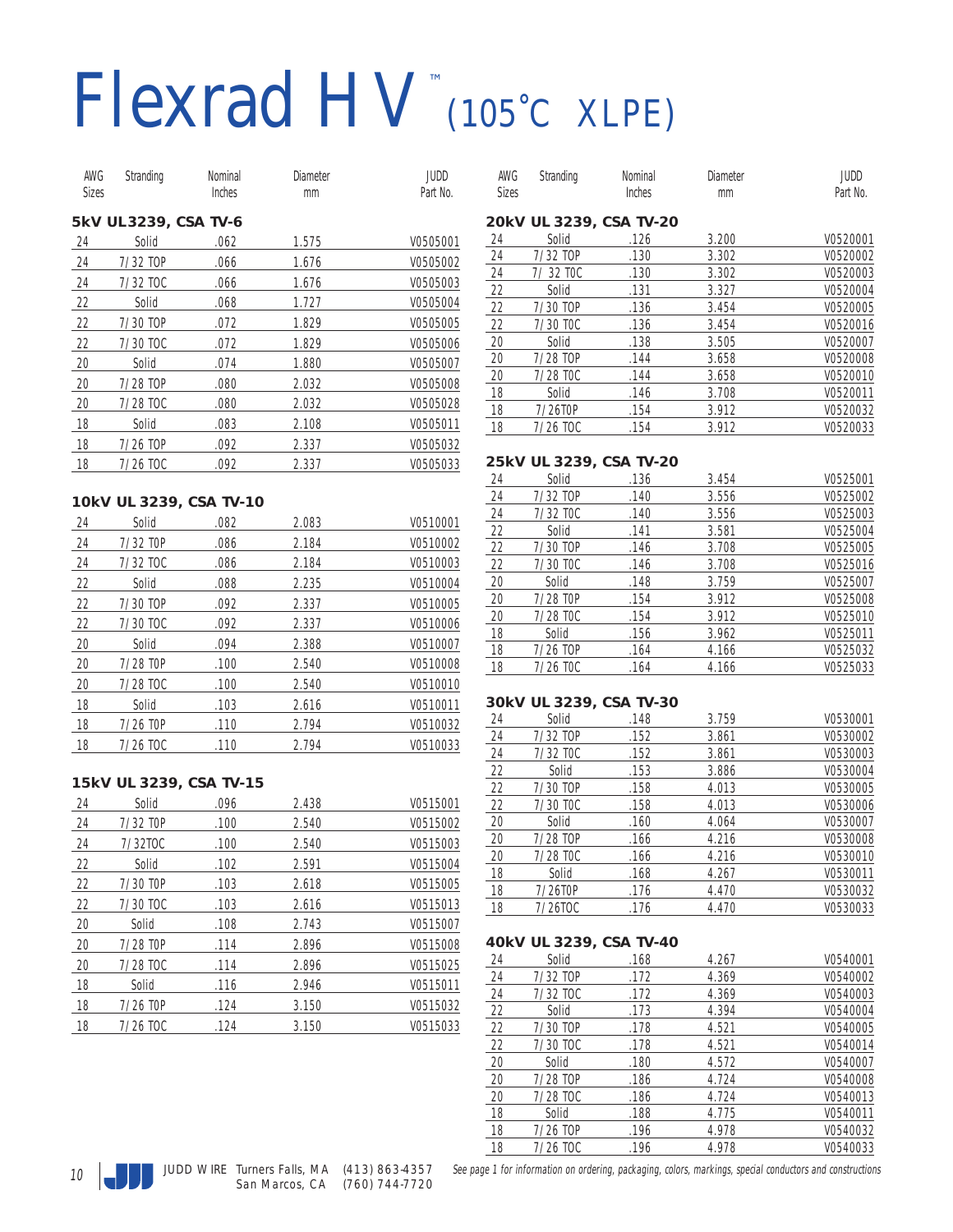# Multi-Conductor Cables



#### **Multi-Conductor Cable Selection Guide**

|                                | Temp.     | Judd Wire          |
|--------------------------------|-----------|--------------------|
| Application                    | Rating °C | Product Line       |
| Communication                  |           |                    |
| Data Transmission              |           |                    |
| Low Capacitance                | 80        | <b>PCA</b>         |
| <b>Magnetic Heads</b>          |           |                    |
| <b>Point of Sale Terminals</b> |           |                    |
| Coaxial                        |           |                    |
| Communication                  |           |                    |
| Data Transmission              | 105       | <b>PCA</b>         |
| Low Capacitance                |           |                    |
| <b>Point of Sale Terminals</b> |           |                    |
| Coaxial                        |           |                    |
| Data Transmission              |           |                    |
| Instrumentation                | 125       | <b>FLEXRAD 125</b> |
| <b>Process Control</b>         |           |                    |
| Thermocouples                  |           |                    |
| <b>Business Machines</b>       |           |                    |
| Computers                      |           |                    |
| Data Transmission              | 150       | <b>FLEXRAD 150</b> |
| Instrumentation                |           |                    |
| <b>Process Control</b>         |           |                    |

As a complete integrated wire and cable manufacturer, Judd Wire can manufacture a broad spectrum of special cables for OEM equipment or replacement applications. We can work from your specifications or design custom cables according to your needs.

Cables are available with or without shielding; shields can be conventional braids, spiral braids, aluminum foil or conductive plastics. Taped, served and wrapped shields are also available. Our cable jacketing facilities extrude irradiation cross-linked compounds as well as vinyls, nylons, polyethylenes, polyurethanes and fluorocarbons.

For further information about special cables, please contact Judd Wire. We want to work with you to develop the right features and functions for your application, within a unique custom package.

### Typical Judd Wire cable styles include:

#### **PCA**

PCA cables offer all the advantages of Judd Wire's exclusive irradiation cross-linked polychloroalkene insulation in a multi-conductor package. Cables can contain twisted pairs, triples, quads and other multi-conductor configurations. PCA and other jacketing materials can be applied, as well as color-coding or striping to order.

#### **FLEXRAD**

FLEXRAD process control cables link manufacturing departments with central data processing and computer locations. Factory automation projects are ideal sites for these dependable, environmentally hardy control cables. All primaries are VW-1 flame retardant; the jacketed cables meet requirements of the 70,000 BTU/hr burner vertical tray fire test for IEEE 383-1974. These cables are superior to instrumentation cables made with standard PVC compounds in their corrosive outgassing test and acid gas generation test results.

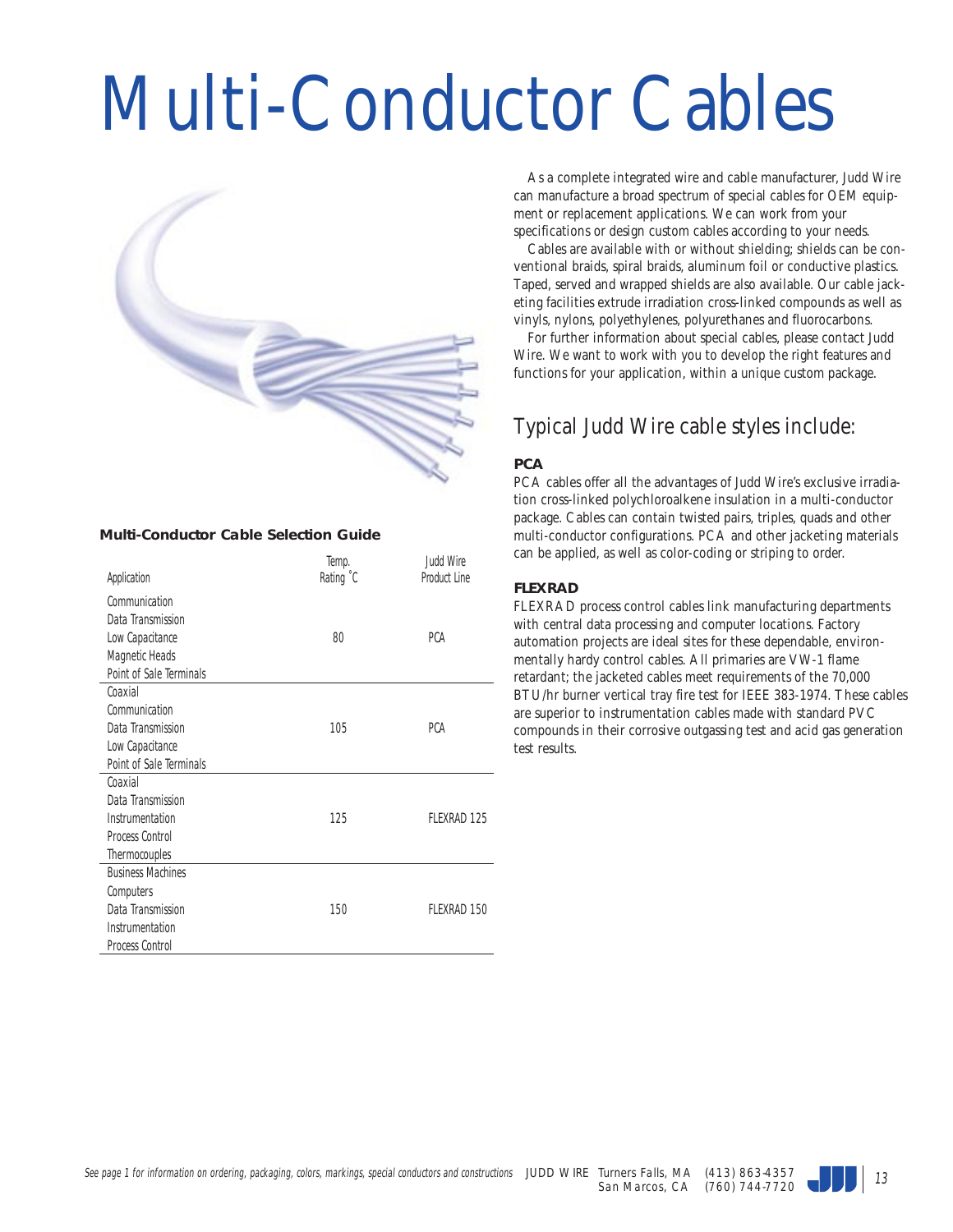

### Judd Wire – Pioneer in Irradiated Wire

Judd Wire is a high technology wire company, specializing in the use of electron beam cross-linked thermosets for wire insulation. By applying irradiation cross-linking technology to insulating materials, Judd Wire meets the needs of the wire and cable industry for economical, high-performance products.

Judd Wire manufactures electronic wire and cable in over 100 styles recognized by Underwriters Laboratory, Canadian Standards and/or Military Specifications.

#### **Electron Beam Technology and Cross-Linked Wire Insulation**

Electron beam processing evolved from the particle accelerator into a variety of industrial applications worldwide. One of its major uses is the irradiation of electrical insulation materials – the specialty of Judd Wire.

Electron beam treatment changes both the chemical structure and physical properties of wire insulation. The principal effect of high velocity electrons is to break the existing chemical bonds between the atoms of insulation materials. Orbital electrons are liberated, producing ions and free radicals. The original molecule is modified and the free radicals form new molecules. In the case of insulation materials for wire and cable, the beneficial results of this irradiation cross-linking are: improved resistance to cutthrough, deformation and chemical attack; no shrink-back, or melting even when the insulation is in direct contact with a hot soldering iron at 660˚F.



**Judd Wire** 124 Turnpike Road Turners Falls, MA 01376-2699 USA Telephone (413) 863-4357 1- 800 545-5833 Fax (413) 863-2305



**Judd Wire** 870 Los Vallecitos Boulevard San Marcos, CA 92069 USA Telephone (760) 744-7720 1- 800 344-5251 Fax (760) 744-6089

**Judd Wire Inc. is an ISO 9001 and QS 9000 Registered Firm**